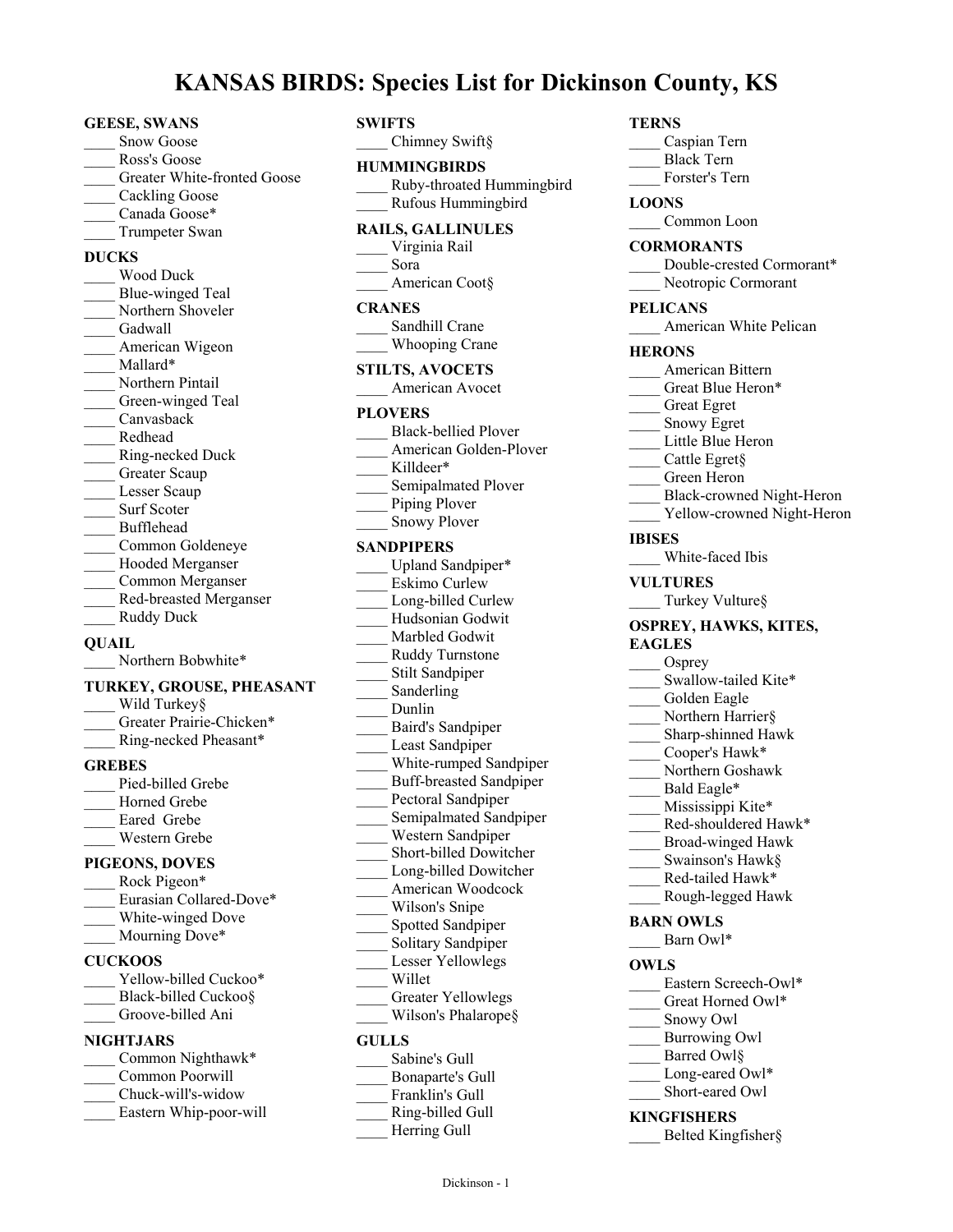#### **WOODPECKERS**

- \_\_\_\_ Red-headed Woodpecker\* Red-bellied Woodpecker\* Yellow-bellied Sapsucker
- Downy Woodpecker\*
- Hairy Woodpecker\*
- Northern Flicker\* Pileated Woodpecker

# **FALCONS**

American Kestrel\* \_\_\_\_ Merlin Peregrine Falcon Prairie Falcon

# **FLYCATCHERS**

Great Crested Flycatcher\* Western Kingbird\* Eastern Kingbird\* Scissor-tailed Flycatcher\* Olive-sided Flycatcher Eastern Wood-Pewee§ \_\_\_\_ Acadian Flycatcher Alder Flycatcher Willow Flycatcher Least Flycatcher Eastern Phoebe\* Say's Phoebe

# **VIREOS**

| Bell's Vireo§          |
|------------------------|
| Yellow-throated Vireo§ |
| Blue-headed Vireo      |
| Warbling Vireo*        |
| Red-eyed Vireo§        |

### **SHRIKES**

| Loggerhead Shrike* |
|--------------------|
| Northern Shrike    |

### **JAYS, MAGPIES, CROWS**

Blue Jay\* Black-billed Magpie\* American Crow\*

# **CHICKADEES, TITMICE**

- Black-capped Chickadee\* Tufted Titmouse§
- 

#### **LARKS** Horned Lark

- **SWALLOWS**
- Bank Swallow
- Tree Swallow\*
- N. Rough-winged Swallow\*
- Purple Martin\*
- Barn Swallow\*
- \_\_\_\_ Cliff Swallow\*

## **KINGLETS**

| Ruby-crowned Kinglet   |
|------------------------|
| Golden-crowned Kinglet |

# **WAXWlNGS**

\_\_\_\_ Cedar Waxwing§

#### **NUTHATCHES**

| Red-breasted Nuthatch    |
|--------------------------|
| White-breasted Nuthatch§ |

### **CREEPERS**

\_\_\_\_ Brown Creeper

# **GNATCATCHERS**

Blue-gray Gnatcatcher\*

### **WRENS**

- House Wren\*
- Winter Wren
- \_\_\_\_ Sedge Wren
- \_\_\_\_ Marsh Wren
- Carolina Wren\* Bewick's Wren§
- 

### **THRASHERS**

- Gray Catbird\* Brown Thrasher\*
- \_\_\_\_ Northern Mockingbird\*

### **STARLINGS**

\_\_\_\_ European Starling\*

#### **THRUSHES**

| Eastern Bluebird*    |
|----------------------|
| Mountain Bluebird    |
| Townsend's Solitaire |
| Veery                |
| Swainson's Thrush    |
| Hermit Thrush        |
| Wood Thrush          |
| American Robin*      |

### **OLD WORLD SPARROWS**

House Sparrow\*

# **PIPITS**

| American Pipit  |
|-----------------|
| Sprague's Pipit |

### **FINCHES**

- House Finch§
- Purple Finch
- \_\_\_\_ Red Crossbill
- Pine Siskin
- American Goldfinch§

# **LONGSPURS**

| Lapland Longspur |
|------------------|
| Smith's Longspur |

#### **SPARROWS**

| Grasshopper Sparrow* |
|----------------------|
| Lark Sparrow*        |

- Lark Bunting§
- \_\_\_\_ Chipping Sparrow\*
- \_\_\_\_ Clay-colored Sparrow

Dickinson - 2

- Field Sparrow\*
- Fox Sparrow
- American Tree Sparrow
- Dark-eyed Junco
- White-crowned Sparrow
- \_\_\_\_ Harris's Sparrow
- White-throated Sparrow
- Vesper Sparrow
- LeConte's Sparrow
- Henslow's Sparrow§
- \_\_\_\_ Savannah Sparrow
- Song Sparrow
- Lincoln's Sparrow
- Swamp Sparrow Spotted Towhee\*
- \_\_\_\_ Eastern Towhee
- **CHATS**
- Yellow-breasted Chat

#### **BLACKBIRDS, ORIOLES**

- Yellow-headed Blackbird \_\_\_\_ Bobolink
- Eastern Meadowlark\*
- Western Meadowlark\*
- Orchard Oriole§
- Bullock's Oriole
- Baltimore Oriole\*
- Red-winged Blackbird\*
- Brown-headed Cowbird\*
- \_\_\_\_ Rusty Blackbird
- Brewer's Blackbird
- Common Grackle\*
- Great-tailed Grackle§

### **WARBLERS**

- \_\_\_\_ Ovenbird
- Louisiana Waterthrush§ Golden-winged Warbler

\_\_\_\_ Black-and-white Warbler Tennessee Warbler Orange-crowned Warbler Nashville Warbler Mourning Warbler Common Yellowthroat§ \_\_\_\_ American Redstart \_\_\_\_ Cape May Warbler Northern Parula Magnolia Warbler Bay-breasted Warbler \_\_\_\_ Blackburnian Warbler Yellow Warbler\* \_\_\_\_ Chestnut-sided Warbler Blackpoll Warbler Pine Warbler

Yellow-rumped Warbler \_\_\_\_ Black-throated Green Warbler

\_\_\_\_ Wilson's Warbler **GROSBEAKS, BUNTINGS** Summer Tanager\* Scarlet Tanager Northern Cardinal\*